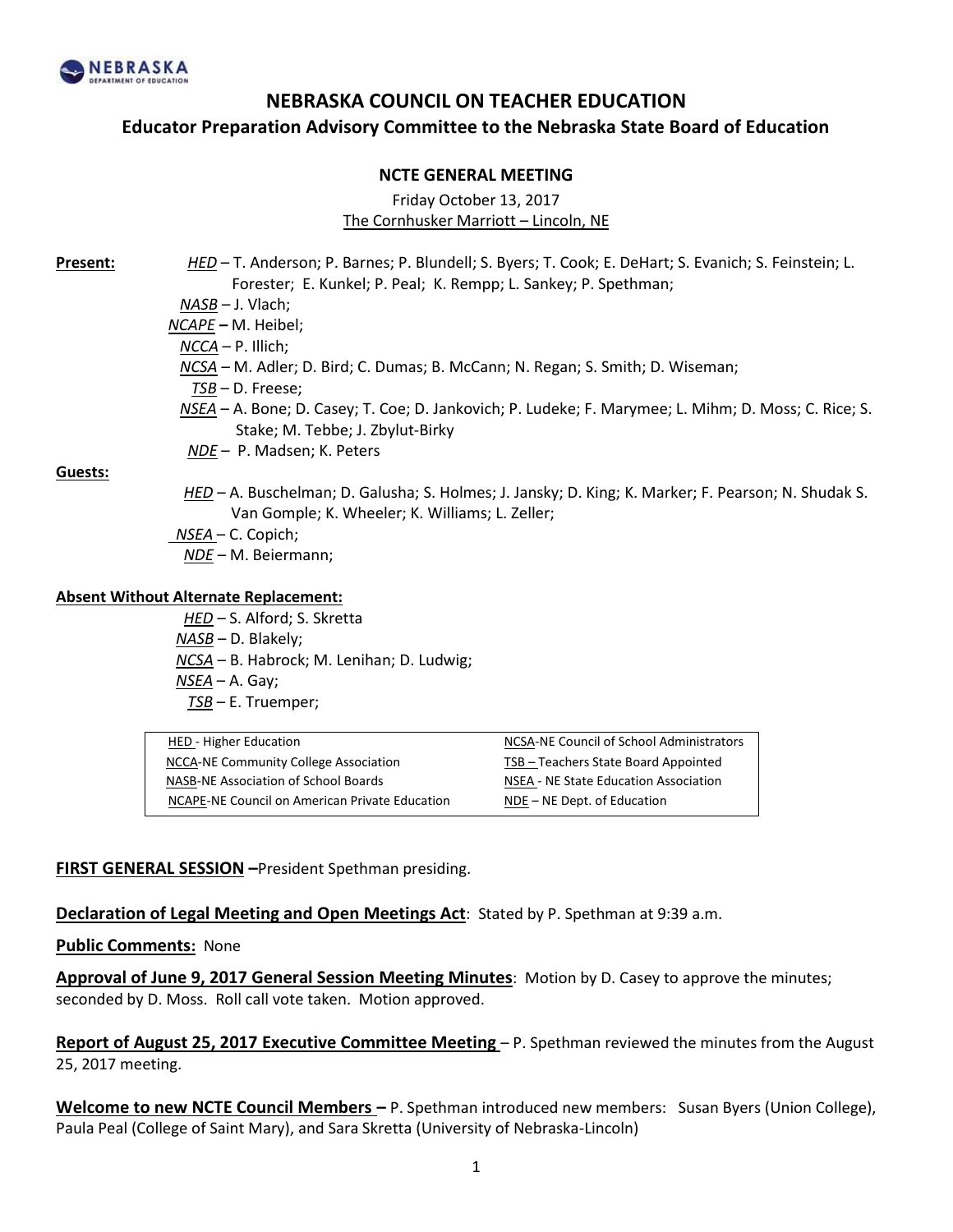

# **NEBRASKA COUNCIL ON TEACHER EDUCATION Educator Preparation Advisory Committee to the Nebraska State Board of Education**

#### **Stakeholder Updates:**

#### **Nebraska Association of Colleges of Teacher Education (NACTE) -** P. Blundell

Basic skills testing is a current topic of discussion among IHEs, including consideration of more flexibility through a change in the composite score option and the possibility of using ACT as an alternative to the CORE. Institutions are engaging in opportunities to improve program effectiveness data and are also addressing pre-service teachers preparation related to use of student data to inform instruction. Institutions are also focused on how to support the teacher preparation pipeline with one example being engagement with Educators Rising to recruit more high school students into preparation programs.

#### **Nebraska Community College Association (NCCA)** - P. Illich

Community Colleges are implementing changes required by the Higher Learning Commission (HLC) including transparency in reporting. Plans are in place, but work continues. Dual Credit is fastest-growing population in Community Colleges, and the market for dual credit includes additional potential; however, changes in the HLC requirements now require teachers to have M.ED. plus 18 hours in order to teach. Community colleges are focused on addressing the need to increase Nebraska's supply of qualified skilled workers.

#### **Nebraska Association of School Boards (NASB) –** J. Vlach

Mr. Vlach provided a handout that included a summary of NASB beliefs; a message from the Director, and various statistics regarding education. LIVE (Leadership-Innovation-Vision-Engagement) is the leading program in use for the direction of NASB. Primary goal is advocacy within changing political spectrum. Tax issues are a priority focus for NASB at this time.

### **Nebraska Council on American Private Education (NCAPE) –** M. Heibel;

Nothing to report.

#### **Nebraska Council of School Administrators (NCSA)** – M. Adler;

The NCSA is working for more support for public schools –working on quality work force, positive image, and working with legislature. Funding, charter schools, and the need for a 'better than minimal education' in public schools are issues needing concentrated effort to make sure the political leaders aren't eroding the positive work done in these areas.

#### **Nebraska State Education Association (NSEA) –** C. Copich of NSEA**;**

Work with educational advocacy continues. Collaboration and partnership is important among organizations to inform Nebraska education policy and practice. Need stronger leadership to move forward with a common voice in promoting education. Have 3 new programs: 1) A grant to help students with CORE Praxis exam, particularly the math sector; 2) Educators Rising Program –grant program to support Educators Rising initiatives; 3) Power by Teach to Lead conference – using a logic model to address teacher education(?) issues.

**Presentation: Diversity/Challenges to get to Teacher Education** - Ferial Pearson, UNO-Omaha Teacher Education; Ms. Pearson discussed the critical need for diverse educators. Retaining diverse educators once they have entered the profession is necessary. She addressed the challenges and opportunities and provided additional insight through her own experiences in her journey to become an accomplished professional educator.

#### **Rule Status Reports –** K. Peters, NDE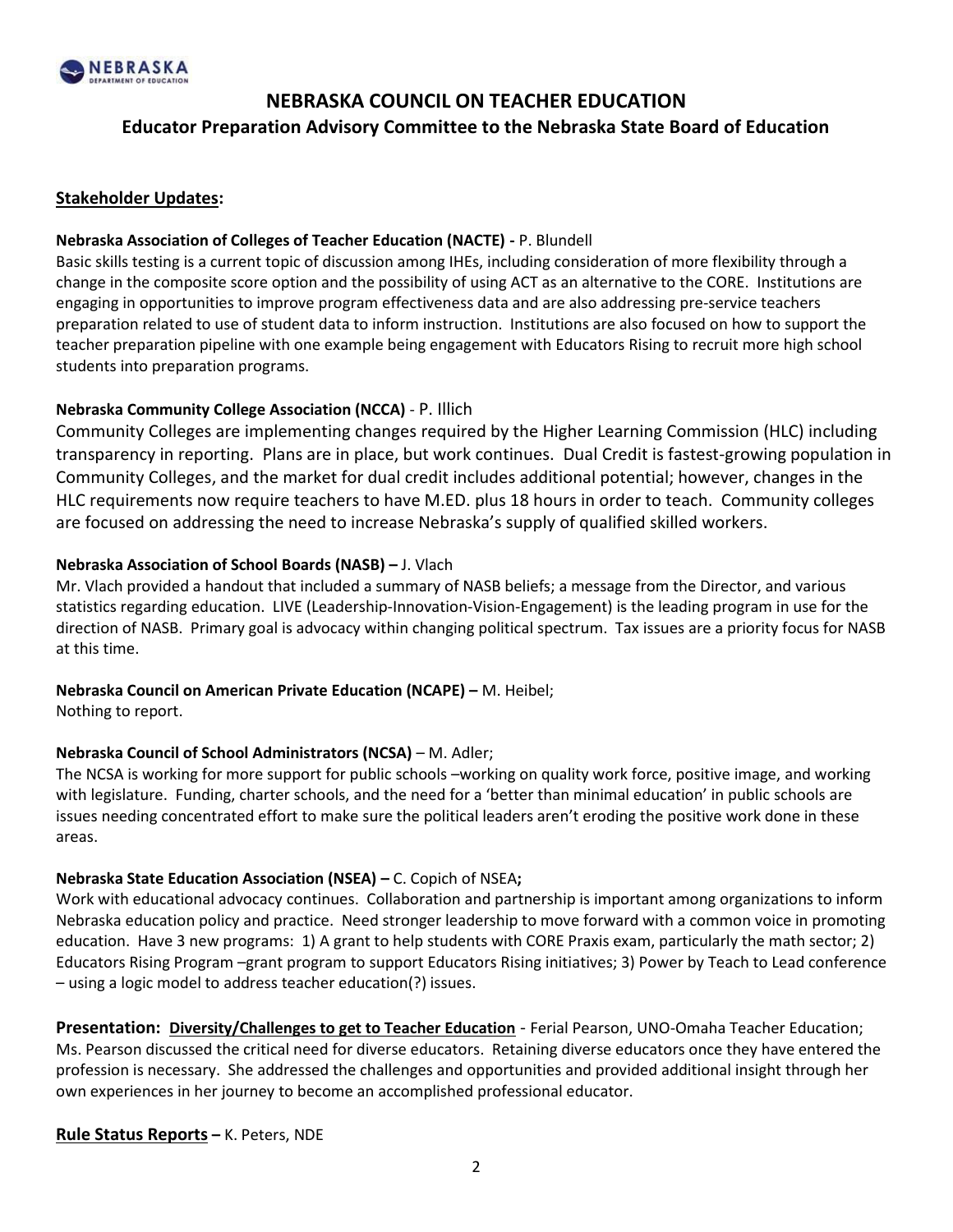

## **NEBRASKA COUNCIL ON TEACHER EDUCATION**

### **Educator Preparation Advisory Committee to the Nebraska State Board of Education**

Nebraska's teacher retention is generally higher than national retention. In Nebraska, 74% of teachers are still teaching after 6 years;

 Rule 21 – implemented August 1, 2017. Alternatives to initial certification have been implemented and there is continued monitoring of the use/value of those options.

#### **NDE Updates:** K. Peters, NDE

- **Substitute Teacher Issue** is getting significant attention among school systems and the legislature. NDE has been engaged with providing information to a variety of constituencies. **Military spouses** are seeking consideration for a permit that would meet their needs better than what is currently found in Rule 21.
- **NDE Website update** is being implemented. In addition, a redesign of the Teacher Certification system is in the planning stages.

**Basic Skills –** NDE, in collaboration with other constituencies, is continuing to study CORE and Praxis tests and the implications for the teacher pipeline. Considerations include: How can pass rates (therefore admission to teacher preparation) be improved for all candidates, are the passing scores set appropriately? Is ACT a viable option to the CORE? Would a change in the composite option be appropriate?

#### **Old and New Business –** P. Spethman

 NCTE Meeting Schedule – D. Casey reported the results of the Calendar Survey; will take input to January Executive Board committee.

#### **Program Approval** – P. Madsen, NDE

- Rule 24 Implemented August 1, 2017. Changes made to School Counselor and Work-Based Learning (formerly Co-op/DO) endorsements; All Career and Technical area endorsements will be in the August 2018 Rule; Health Sciences endorsement had minor revisions for 2018; State Board requested stronger language be added to the Elementary Education and Early Childhood Education endorsements regarding mathematics and reading diagnosis and intervention training for teachers.
- Offsite Folio Review UNL held June 20, 2017 (Rule 20 electronically)
- Offsite Folio Review Creighton University and Hastings College July 12, 2017 (electronically)
- Upcoming State Approval Onsite Visits:
	- o UNL March 11-18, 2018
	- o Hastings College April 8-10, 2018
	- o Creighton University April 15-17, 2018

#### **Rule 24 Endorsements /** *Ad Hoc* **Updates – Pat Madsen, NDE**

- **Proposed Leadership for Teaching and Learning** (formerly Curriculum Supervisor) –- NCTE Executive Committee recommendation to be discussed at Standing Committee
- **Future** *Ad Hoc for* **Social Science area endorsements** (Social Science-field, Anthropology, Economics, Geography, History, Political Science, Psychology, Sociology subject endorsements) – NCSS National Standards approved June, 2017 and effective July 1, 2017; *ad hoc* to be called in Spring, 2018. (Sign-up sheets in Standing Committees)
- **Future Principal and Superintendent endorsements** new national standards and other statewide initiatives targeting school leadership support. This work will likely impact the *ad hoc* process.

**Announcements and Standing Committee Agenda Review –** P. Spethman; Morning Session adjourned at 11:51

a.m.